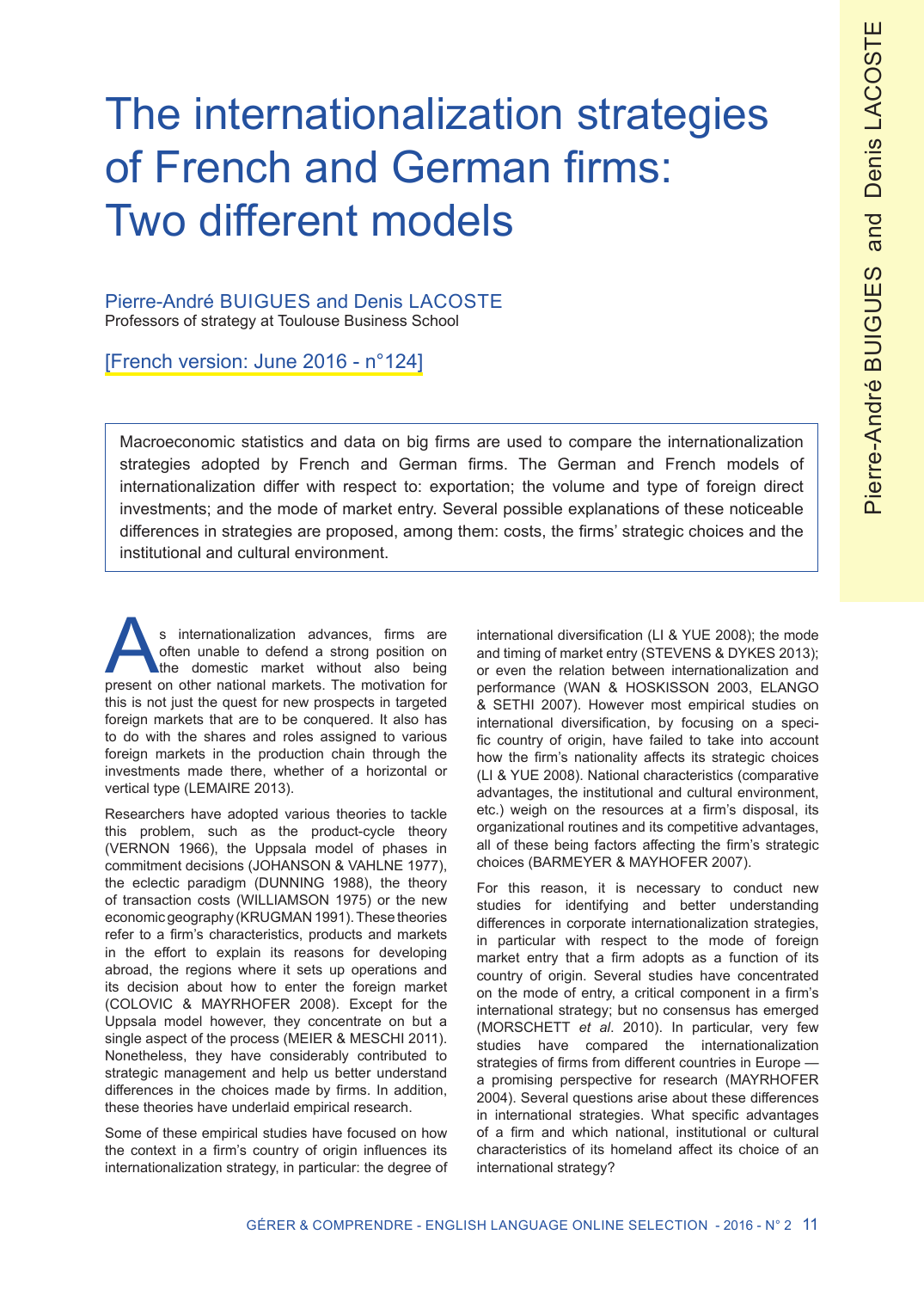The research presented herein, by concentrating on the internationalization strategies of firms from two European countries, helps make up for this lack in comparative studies. For this purpose, it has used global, macroeconomic data as well as data from the UNCTAD sample of multinational firms. Three alternatives for internationalization strategies are taken under consideration: exportation or foreign direct investment; foreign investments of a horizontal or vertical type; and investments made by setting up a foreign subsidiary from scratch (greenfield investments) or by purchasing foreign companies (acquisitions). We have left out of account foreign market entry modes based on more cooperative practices, since data about them are not available at the country level.

Since studies have already described the effects of size, the quality of production factors, local institutions (what has been dubbed the country's "munificence") and the legal system, we thought it worthwhile to compare rather similar countries in order to neutralize the effects of these three dimensions. France and Germany are of a comparable scale, and each has a high degree of munificence (WAN and HOSKISSON 2003). Both figure among countries with a legal system of a civil law type (LA PORTA *et al.* 1998). Furthermore, they use the same currency, the euro, and have, through the European Union, the same economic environment. We can then set the differences observed in our findings down to other characteristics of these two lands.

This article(1) starts by comparing the choices that French and German firms have made between exportation and direct foreign investment, and then between foreign investments of a horizontal or vertical type. It then turns to the choice between greenfield investments or acquisitions. Several possible explanations will be presented to account for the differences observed between the internationalization strategies of France and German firms: the positioning of products, investments in R&D, the cost competitiveness of production sites, and the institutional or cultural environment of the country of origin. Nevertheless, our research cannot yet establish a clear causal connection between these explanatory factors and the observed differences in internationalization strategies.

## Which strategy: Exportation or foreign direct investment?

Exportation and foreign direct investments (henceforth, FDIs) are different, but not mutually exclusive, ways for firms to stake out a presence on foreign markets. Multinational corporations, in particular, do not usually adopt the one to the detriment of the other. Nonetheless, the benefits and costs of these two strategies are different in nature (LEMAIRE 2013).

One advantage a firm gains from an exportation strategy is flexibility: it is easier to pull out of the market than in the case of an FDI, and the volume of exports targeting foreign markets can be adjusted as a function of demand on one of them. Moreover, an exportation strategy allows for faster access to foreign markets, since the firm uses its existing production capacity in the homeland. A last point: a growing volume of exports enables production plants located in the country of origin to improve their performance thanks to economies of scale (GRANT *et al.* 1988). Given these advantages, exportation is the most widespread form of internationalization. When turning toward international markets, small and medium-sized firms usually start by exporting. But even firms with foreign subsidiaries continue using exportation as a vector in their internationalization strategy.

In contrast, foreign direct investment bears advantages for a firm compared with a strategy based on exportation alone. First of all, setting up operations directly in the targeted country facilitates market entry there by reducing transportation costs of merchandise and sidestepping barriers to transactions, whether custom duties or other impediments (UNCTAD 2012). Next, host country governments often direct investments, which create jobs locally. Finally, FDI makes available to the firm the comparative advantages specific to the foreign market and enables it to benefit from its physical presence there: access to scientific or technological resources, as well as the low costs of labor or natural resources (KOGUT & ZANDER 1993, ZAHRA *et al.* 2000).

Comparing France and Germany provides a contrasting picture of the relative weights of exportation and FDI strategies for companies from these two countries. Quite clearly: whereas French firms have preferred FDI at the cost of their own exports, German firms have preferred exports from the homeland and have made fewer direct investments abroad than their French counterparts. Measuring the exportation of merchandise and services in 2010 as a percentage of GDP, the percentage point difference between the two lands was 22.1 in Germany's favor, whereas the difference between the two with respect to the total stock of FDIs was 15.8 in France's favor (*cf*. Table 1). Furthermore, these relative discrepancies in internationalization strategies have been accentuated during the first decade of the 21st century. German firms increasingly prefer exportation strategies more than French firms, whereas the latter increasingly prefer FDI strategies more than German firms.

How to explain these differences in internationalization strategies with respect to exportation?

The first explanation of the low level of exports by French firms is simply that France has fewer exporting firms: 11% of German firms do so as compared with only 4% of French firms (Direction Générale du Trésor 2009a). The dearth of exporters in France — approximately 100,000 here as compared with 350,000 in Germany — is closely related to the lack of "large" small and medium-sized firms in France. Size has a positive effect on both the propensity to export and

<sup>(1)</sup> This article has been translated from French by Noal Mellott (Omaha Beach, France).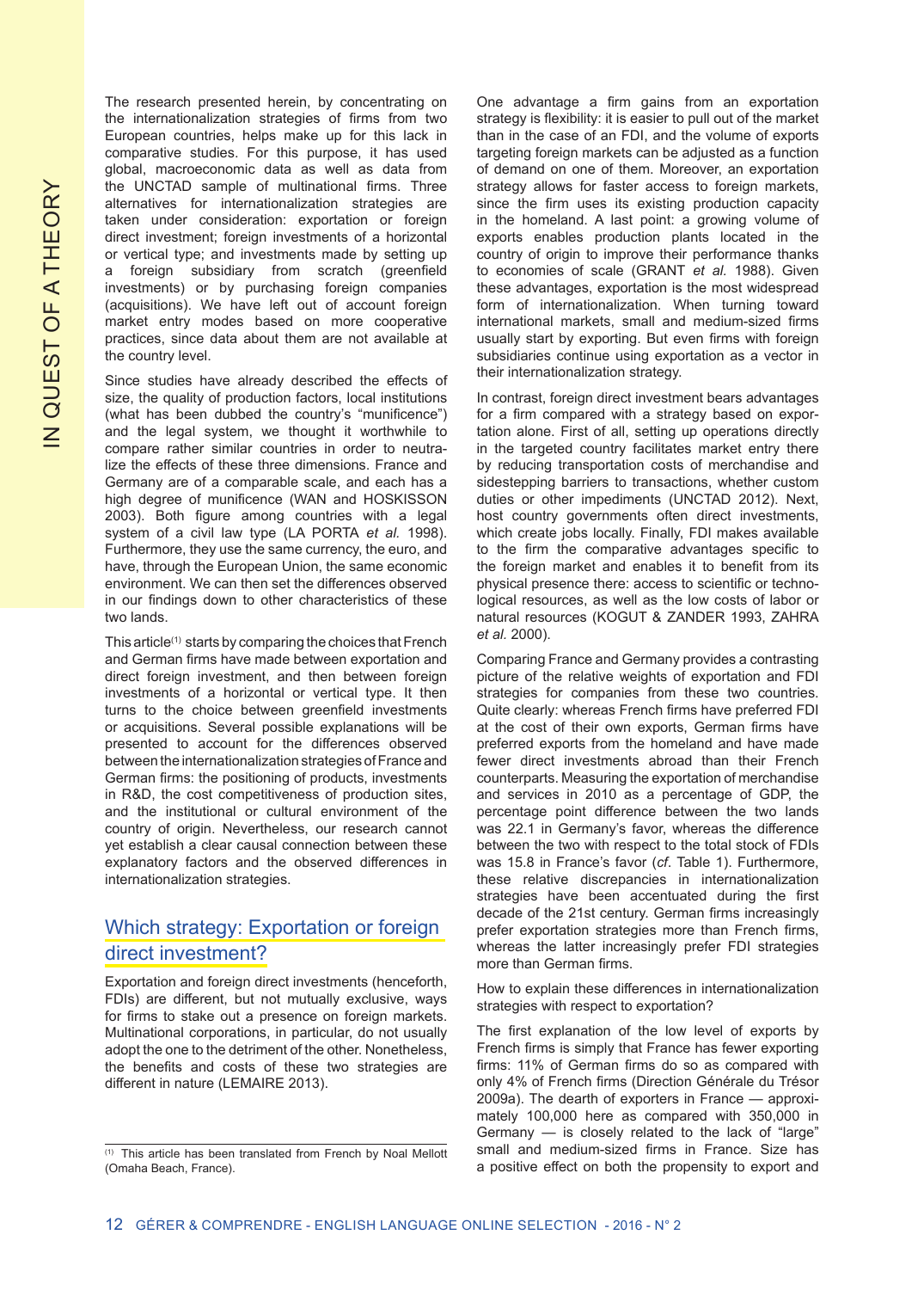|                                                                                                                                          | Exports 2010 | Exports 2000 | Total FDI<br>outward stock 2010 | Average FDI<br>outward stock<br>1995-2004 |
|------------------------------------------------------------------------------------------------------------------------------------------|--------------|--------------|---------------------------------|-------------------------------------------|
| French firms                                                                                                                             | 25.5%        | 28.8%        | 59.1%                           | 13.0%                                     |
| German firms                                                                                                                             | 47.6%        | 33.4%        | 43.3%                           | 10.6%                                     |
| Percentage point difference<br>(France-Germany)                                                                                          | $-22.1$      | $-4.6$       | 15.8                            | 2.4                                       |
| Sources: Authors' calculations using data from the European Commission (2014) on exports and from UNCTAD (2012) on<br>FDI <sub>s</sub> . |              |              |                                 |                                           |

Table 1: Exports of goods and services and the total stock of foreign direct investments as a percent of GDP.

the volume of exports, as several studies have shown (MITTELSTAEDT *et al.* 2003, LU & BEAMISH 2001). In 2007, France counted 4,900 middle-tiers firms as compared with 8,800 in Germany; and the gross sales of its middle-tier businesses were twofold less than their German equivalents (DANIEL & PICO 2012). Furthermore, fewer small and medium-sized firms are exporters in France than in Germany: 42% of firms with from 100 to 249 wage-earners do not export, compared with only 17% of German business of the same size (DIRECTION GÉNÉRALE DU TRÉSOR 2009b).

This explanation seems insufficient however, since France and Germany continued diverging with respect to exportation from 2000 to 2010, even though the structural characteristics of industry in the two lands had not fundamentally changed. By placing data on exports alongside data on FDIs, we notice that the latter are much higher for French than for German firms.

Might French firms have simply deserted their homeland because, in their opinion, it is no longer competitive? The annual increase in wages between 2000 and 2010 was 2.7% in France compared with a moderate 1.1% in Germany (COHEN & BUIGUES 2014). Might France's low level of exports not be explained, above all, by the decision of big French multinationals to manufacture abroad and to scale back production at French locations because the costs there are less competitive? This explanation is convincing given the increase in the stock of French FDIs compared with German FDIs during the period when the relative weight of French exports was decreasing.

Foreign direct investments, more than exports, are mostly a matter for big corporations; and France has more multinationals than Germany. Out of the hundred biggest nonfinancial multinationals (classified by foreign assets) in the world in 2012, fourteen had their headquarters in France as compared with ten in Germany (UNCTAD 2013).<sup>(2)</sup> Whereas France lacks middle-tiers firms compared with Germany, it has more big multinationals.

As a proportion of total jobs (domestic and foreign), the share of jobs in the foreign affiliates of the French multinationals retained in UNCTAD's ranking was, in 2012, higher than for the German multinationals: 63% vs. 58% (UNCTAD 2013). In that year, total employment in the German economy amounted to 41.5 million persons as compared with only 28.2 million in France; but the big French multinationals had more employees outside the country than did the German ones: 1.36 million vs. 1.29 million (respectively, 5.6% vs. 3.1%).

We obtain a different perspective on the internationalization of these big French and German multinationals by turning from the share of jobs in foreign affiliates to sales outside the domestic market (both exports from the homeland and the sales made by foreign affiliates) in relation to total sales. In 2012, sales outside the homeland by German multinationals amounted to 72% compared with 68% for French multinationals (*cf*. Table 2).

We thus observe major differences in the internationalization strategies of big French and German multinationals. The French ones have preferred FDI, thus limiting exports from plants in France. In contrast, German multinationals are less inclined to set up operations outside the country; and as a consequence, a larger share of their exports comes from plants in Germany.

(2) In France: Renault, ÉdF, Engie, Veolia, Total, France Télécom, Vivendi, Schneider, Sanofi, Pernod-Ricard, Saint-Gobain, Lafarge, EADS and Carrefour. In Germany: VW, Mercedes, BMW, E.ON, RWE, Deutsche Post, Deutsche Telecom, Siemens, BASF and Linde.

|                                                                                               | Ratio of employment in foreign<br>subsidiaries to total employment | Ratio of sales outside the homeland<br>to total sales |  |
|-----------------------------------------------------------------------------------------------|--------------------------------------------------------------------|-------------------------------------------------------|--|
| French multinationals                                                                         | 63%                                                                | 68%                                                   |  |
| German multinationals                                                                         | 58%                                                                | 72%                                                   |  |
| Percentage point difference<br>(France-Germany)                                               | -4                                                                 |                                                       |  |
| Source: Authors' calculations using data from UNCTAD (2013) about the top 100 multinationals. |                                                                    |                                                       |  |

Table 2: Jobs and sales outside the country of origin in the biggest French and German multinationals (2012).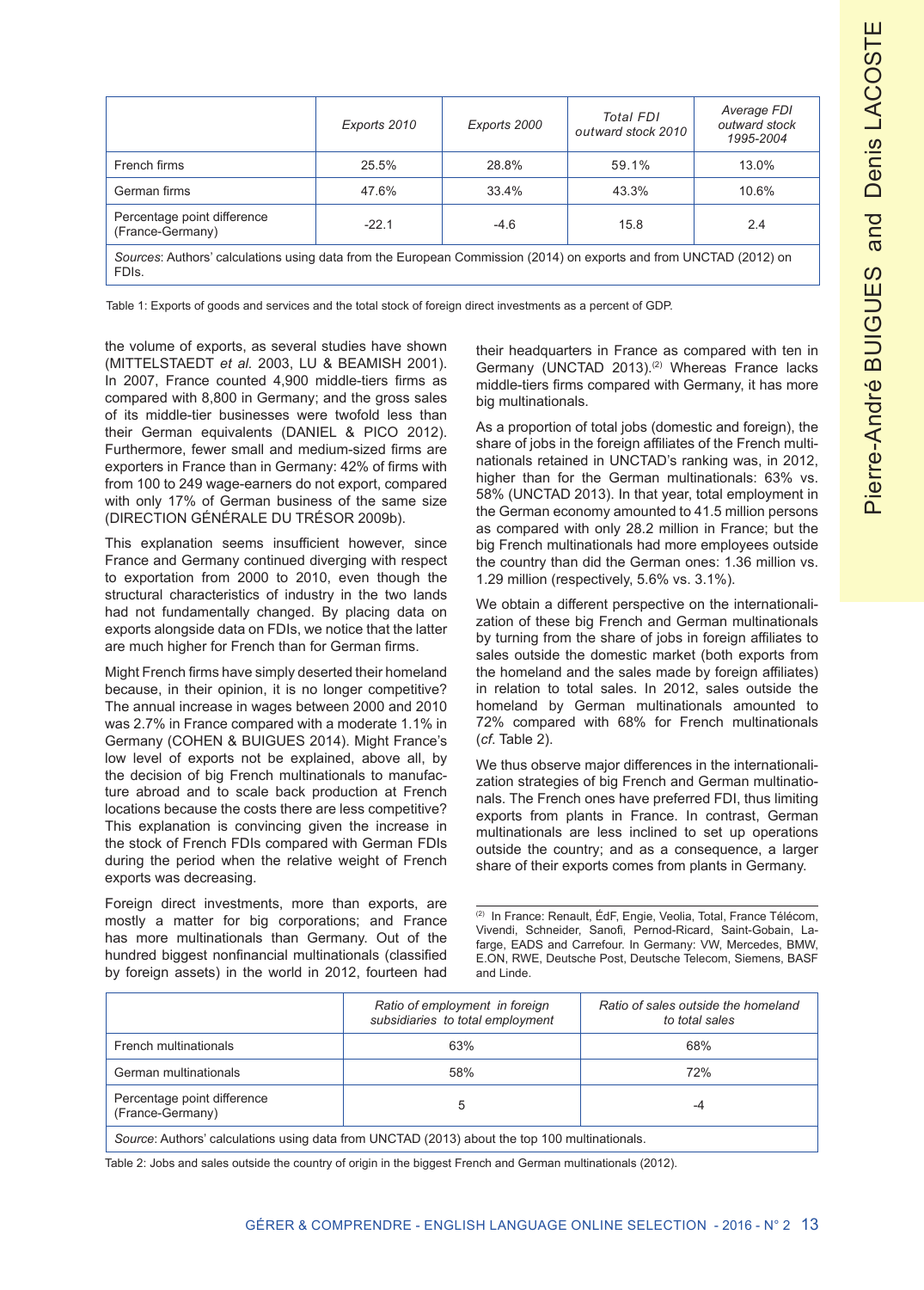These findings about the biggest multinational firms corroborate macroeconomic data on the weight of exportation strategies in Germany and of FDIs in France (Table 1). French multinationals, unlike their German counterparts, have definitely preferred setting up operations outside the country, to the detriment of production in, and exports from, the homeland. The probable explanation for this is the decreasing cost competitiveness of production sites in France, as compared with Germany.

To illustrate these differences between French and German firms, it is worthwhile analyzing a firm from each land in the same branch of the economy. Table 3 presents data on two automakers. When foreign sales are used to measure internationalization, Volkswagen outstrips Renault. When shifting the focus to jobs in foreign affiliates however, Renault turns out to be more internationalized than Volkswagen. For a lower proportion of sales abroad, Renault produces more outside the country. This is clear evidence that the French automaker counts less on domestic production and, therefore, on exports than its German counterpart.

A question is still standing. As for operations set up outside the country of origin, do these French and German multinationals differ with respect to the choice of a type of FDI, horizontal or vertical? Let us now turn to this question.

# Which FDI strategy: Horizontal, or vertical?

Markusen & Venables (1998), who introduced a typology of FDIs based on the strategies underlying decisions for setting up foreign subsidiaries, have distinguished between horizontal FDIs, which create subsidiaries that produce goods identical to those manufactured by the multinational in its country of origin, and vertical FDIs, which set up operations abroad that are complementary to the parent company's activities.

Horizontal multinationals set up abroad production processes similar to the parent company's in the homeland. Markusen and Venables (1998) have emphasized that FDIs of a horizontal type reduce trade flows. When a multinational sets up a subsidiary, local production replaces exports. Accordingly, multinationals choose to make horizontal FDIs when exportation costs are higher than the costs of setting up operations abroad. They prefer this strategy for entering the markets of larger countries in order, on the one hand, to reduce fixed installation costs and, on the other, to reap economies of scale. The relative production cost at foreign plants in the case of a horizontal FDI compared with the cost of importing products from the multinational's country of origin apparently depends on: sales costs, transportation costs, trade barriers (such as custom duties) and the economies of scale to be made thanks to plants in the foreign land.

Vertical multinationals seek to take advantage of international differences in the cost or quality of various factors during each phase of the value chain. They thus specialize their plants in each country on a given stage of the production process. Optimally locating various business activities is a key issue for the multinationals that increasingly segment the value chain (COLOVIC & MAYRHOFER 2011). Opting for this strategy is not new. In the late 1990s, Ford located operations as a function of characteristics in the host country (MUCCHIELLI 1998). The most technologyintensive activities (motor parts) were located in Leamington (England) and Cologne (Germany); and the least technology-intensive ones (final assembly, upholstery), in Valencia (Spain). A good example of this vertical model comes from the German automakers who moved the production of certain parts to eastern Europe while keeping much of the value chain in Germany.

Vertical FDIs stimulate international transactions, unlike horizontal ones. Trade and FDIs are much more compatible when foreign investments are of a vertical type. The parent company's productivity is a factor in the decision to make a vertical FDI (HEAD & RIES 2001). In this case, the main determinants of the location of production units abroad are: unit labor costs in the host country, the characteristics of its labor market and the level of qualifications and skills there.

The multinational firms that prefer FDIs of a vertical type will, therefore, tend to import intermediate goods for assembly at their factories in the homeland. On the contrary, those that prefer FDIs of a horizontal type import fewer intermediate goods but more finished products. As Table 4 shows, the share of intermediate goods in total imports was, in 2011, lower in France than in Germany. During the period 1994-2011, this share increased considerably in Germany while tending to be stable in France. This comparatively low degree of externalization to low-cost countries of the supply of intermediate goods might, for France, be the factor that

|                                                                                            | Ratio of employment in foreign<br>subsidiaries to total employment | Ratio of sales outside the homeland<br>to total sales |  |
|--------------------------------------------------------------------------------------------|--------------------------------------------------------------------|-------------------------------------------------------|--|
| Renault                                                                                    | 58%                                                                | 74%                                                   |  |
| Volkswagen                                                                                 | 55%                                                                | 81%                                                   |  |
| Percentage point difference (Renault-<br>Volkswagen)                                       | +3                                                                 | -7                                                    |  |
| Source: Authors' calculations using data from UNCTAD (2014) on the top 100 multinationals. |                                                                    |                                                       |  |

Table 3: The internationalization of Renault and Volkswagen (2013).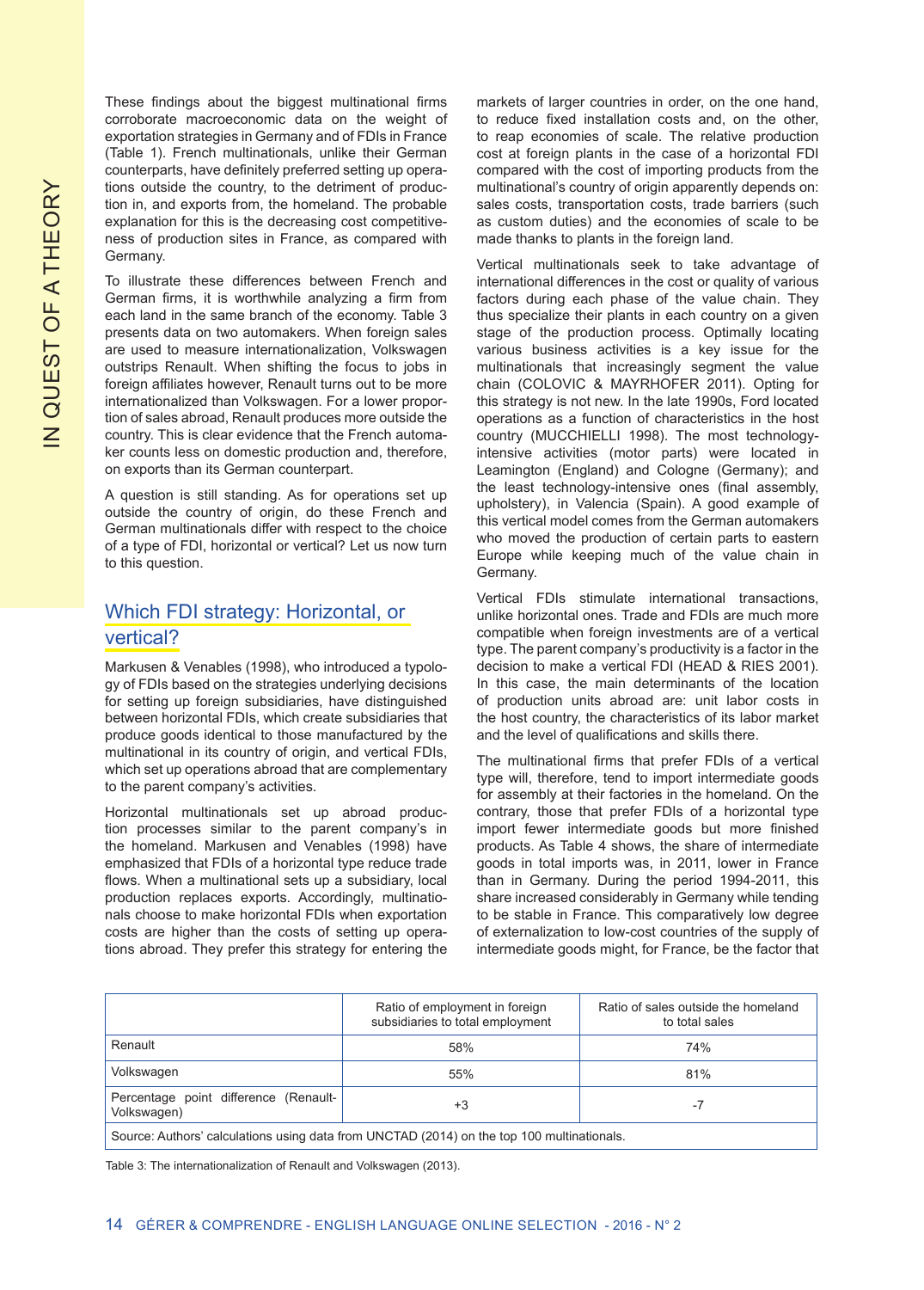accounts for the difference in the competitiveness of its exports with Germany's.

|                                                                | 1994 | 2011 |  |
|----------------------------------------------------------------|------|------|--|
| France                                                         | 46%  | 44%  |  |
| Germany                                                        | 47%  | 51%  |  |
| Percentage point<br>difference<br>-7<br>-1<br>(France-Germany) |      |      |  |
| Source: Ministère de l'Économie et des Finances, 2012.         |      |      |  |

Table 4: Share of intermediate goods in imported manufactured products (France and Germany, 1994 and 2011).

Whereas French firms prefer setting up, in foreign markets, operations covering the whole value-added chain up to and including the finished product, German firms still export from Germany while importing intermediate products. They have, as a consequence, moved abroad operations involving labor-intensive phases in the value chain (KINKEL & MALOCA 2010) while keeping inside the country the core activities for adding value to the manufacturing process, namely: R&D, engineering, assembly and marketing (SINN 2006).

What about the strategies of the biggest French and German multinationals? Do these firms prefer horizontal or vertical FDIs? Do their profiles differ? The automobile industry illustrates, once again, the general differences between France and Germany with respect to the role assigned to homeland operations in the value chain.

French automakers are strongly inclined to import vehicles and export auto parts, whereas their German counterparts tend much more to import auto parts and export vehicles. As Table 5 shows, the importation of auto parts in 2011 represented a smaller percentage of total imports in France than in Germany. In turn, the exportation of vehicles represented a smaller percentage of total exports from French than from German automakers.

Differences in strategy clearly come into play. French automakers tend to offshore production more than assembly. The factories moved abroad make vehicles for foreign markets and, too, target the domestic market in France. During the first decade of the 21st century, Renault became a net importer of vehicles in France (BUIGUES *et al.* 2015). German automakers use foreign countries, in particular the new EU member states, to make parts that are then imported back into Germany for final assembly, an activity retained more often in Germany than in France.

French automakers tend to make horizontal FDIs. Foreign factories produce vehicles in full, a percentage of them then being imported back in France. In contrast, German automakers import auto parts more than their French counterparts; and German factories are still more oriented toward the final assembly of vehicles for exportation. German FDIs tend, therefore, to be vertical.

German firms take advantage of international differences derived from the cost or quality of labor during each phase of the value chain for producing intermediate goods and parts. Each foreign market where operations are set up is specialized in a specific type of intermediate product, and the German multinational tries to optimize cost competitiveness and product quality.

These internationalization strategies, whether horizontal or vertical, are not independent of the strategy adopted for entering foreign markets. We suppose that horizontal FDI strategies are better adapted for penetrating foreign markets through acquisitions whereas vertical FDI strategies are better adapted to market entry through what has been called greenfield investments. Acquisitions seem less suited for producing abroad a single segment of the value-added chain. Can these suppositions be corroborated?

# Which market entry strategy: Greenfield investments or acquisitions?

When a firm makes a direct investment to set up operations in a foreign country, it has to choose between two possible investment strategies, greenfields or acquisitions.

Greenfield investments, which create a new production unit from scratch, are a good way to expand into foreign markets. This strategy's principal advantage is that the parent company maintains full control over operations. However a rather long time is required before the strategy becomes fully operational.

Mergers and acquisitions hold certain advantages compared with the foregoing strategy, in particular a fast, easy access to new production capacities. Firms tend to make acquisitions in sectors where there are several targets that can be bought out. Furthermore,

|                                                                        | Exports |         | Imports |         |
|------------------------------------------------------------------------|---------|---------|---------|---------|
|                                                                        | France  | Germany | France  | Germany |
| Auto parts                                                             | 37%     | 25%     | 27%     | 41%     |
| Vehicles                                                               | 63%     | 75%     | 73%     | 59%     |
| Total                                                                  | 100%    | 100%    | 100%    | 100%    |
| Source: Direction Générale des Douanes et des Droits Indigents (2012). |         |         |         |         |

Table 5: Horizontal vs. vertical FDIs: French and German multinationals in the automobile industry (2011).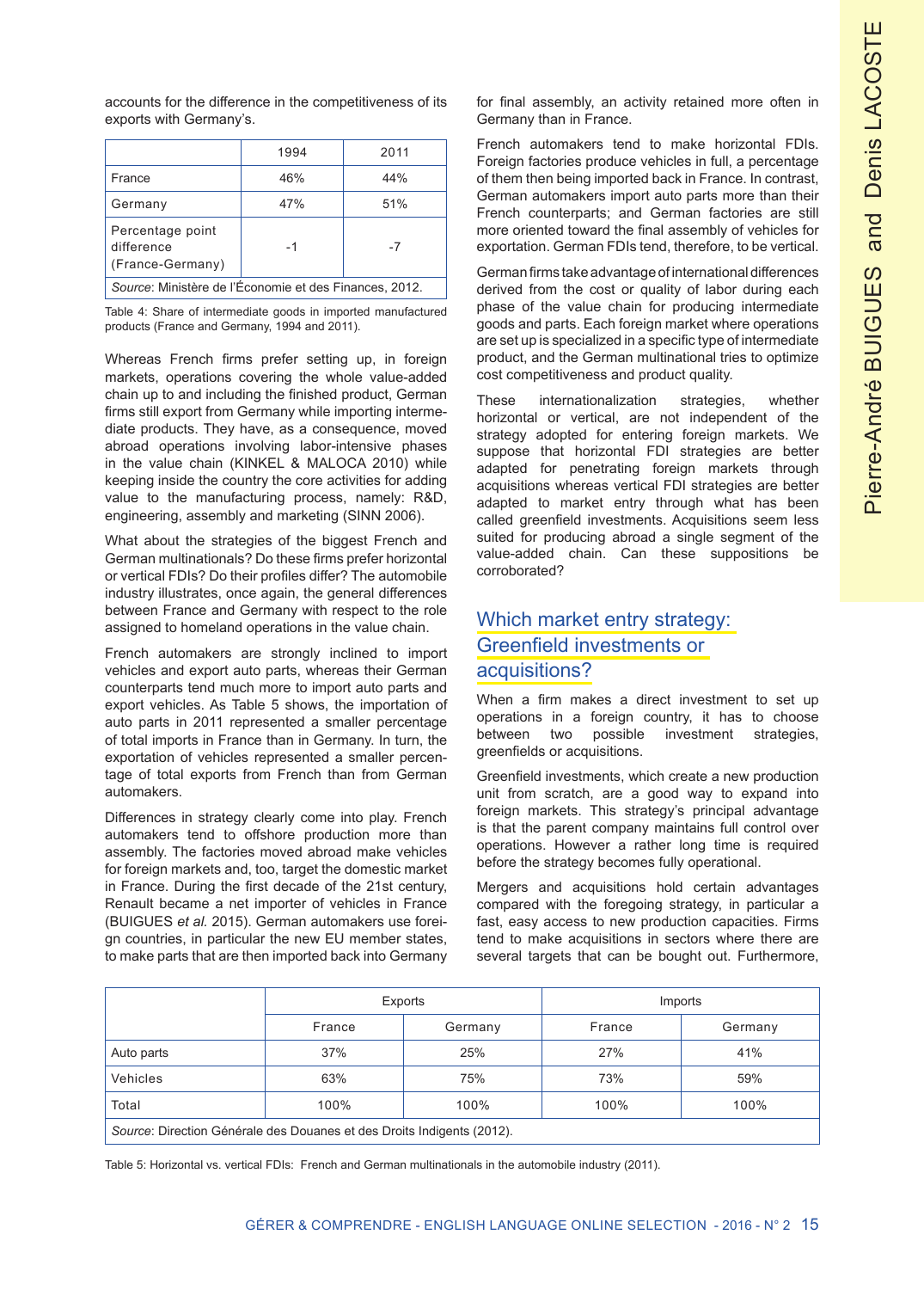this strategy allows a firm to immediately expand its market share and reinforce its position on the market.

Hennart (1982) was one of the first scholars to have analyzed the factors that weigh on the choice between these two modes of foreign market entry. Among the Japanese multinationals trying to enter the American market, those with a slight competitive advantage relied on acquisitions, whereas those with a strong competitive advantage preferred greenfields (HENNART & PARK 1993). Consonant with these findings, a relation has been shown to exist between R&D and the mode of market entry (CHANG & ROSENZWEIG 2001). A firm's commitment to R&D is an important factor in the choice between these two market entry modes. In technology-intensive sectors, firms with a competitive advantage generally prefer greenfields, since they have what it takes to develop in house the requisite capacities. On the other hand, firms that are not R&D-intensive might want to acquire technological skills through acquisitions.

Acquisitions usually cost more than internal development, owing to the financial premiums as well as the costs of transactions and integration (LEE & LIEBERMAN 2010). They also seem riskier than greenfields. An acquisition requires more funds up front, whereas a greenfield can be gradual. During implementation, acquisitions often run up against cultural differences; and expected economies of scale are not easy to achieve.

Finally, a firm's in-house "culture" is an important factor. Some firms have a culture favorable to greenfields; others, to acquisitions. Whether the firm adheres to an "Anglo-American" or a "continental" culture weighs on this choice (BUIGUES & LACOSTE 2011). In the former, the approach adopted by stockholders is more financial than industrial, and such firms tend toward mergers and acquisitions rather than greenfields, which require a long-term strategy. French multinationals where Anglo-American shareholders carry weight tend to adopt merger-and-acquisition strategies.

Indeed, firms and their executives are *"imbued by a cultural socialization that has shaped their way of perceiving reality, and of thinking and acting according to this perception*" (BARMEYER & MAYHOFER 2007:15). German firms, for example, value joint management; and wage-earners must be won over to strategic objectives. This form of management pushes for a high level of standardization of work processes. These characteristics of Rhenish capitalism, of its mode

of governance and management, might work in favor of greenfields instead of mergers and acquisitions. In the case of an acquisition, the cultural shock between the German firm and the thus acquired foreign company might jeopardize the Rhenish model.

Comparisons between the foreign market entry strategies of German and French firms are telling. Between 2011 and 2013, German firms heavily made greenfield investments: more than €56 billion per year compared with but €36 billion for French firms. The reverse can be observed for mergers and acquisitions. French multinationals invested more in acquisitions than did the Germans: €12.1 billion per year vs. only €9.4 billion (See Table 6).

The competitive advantage of German firms — in particular their high level of differentiation, their position on the high end of their markets and their high level of spending on R&D — provide, in our opinion, a possible explanation of their preference for greenfield investments over mergers and acquisitions. This confirms the findings of previously cited studies (HENNART & PARK 1993, CHANG & ROSENZWEIG 2001).

In contrast, French firms launch bigger operations than their German counterparts. The average amount for an acquisition was \$26.5 million compared with \$20.3 million for German firms. For greenfields, the respective averages were \$44.5 million and \$41.2 million. This difference might be set down to the French firms' propensity to pursue horizontal operations, which, by nature, cover a larger span of the value chain than the vertical operations preferred by German firms.

#### **Conclusion**

In the effort to contribute to the literature on corporate strategies for penetrating foreign markets, this article has compared the practices of firms from two European lands (France and Germany) and tried to explain the differences thus observed. Since most earlier studies have treated Europe like a single unit (MAYRHOFER 2004), it is worthwhile assessing how the characteristics of specific European countries weigh on the choices made by their firms. This France/Germany comparison, globally but also among big firms, has brought to light considerable differences in strategic choices.

Besides setting in a clear light two disparate models

|                                                                                                        | Value of reenfield investments<br>outside the country | Value of mergers and acquisitions<br>outside the country |  |
|--------------------------------------------------------------------------------------------------------|-------------------------------------------------------|----------------------------------------------------------|--|
| French firms                                                                                           | \$35.9 billion                                        | \$12.1 billion                                           |  |
| German firms                                                                                           | \$56.3 billion                                        | \$9.4 billion                                            |  |
| Difference France-Germany                                                                              | -\$20.4 billion                                       | +\$2.7 billion                                           |  |
| Source: Authors' calculations using data from UNCTAD (2014).                                           |                                                       |                                                          |  |
| NB: A three-year period (2011-2013) has been used to limit possible distortions due to any given year. |                                                       |                                                          |  |

Table 6: Foreign investments of French and German firms:Greenfields vs. mergers & acquisitions (Average value, 2011-2013).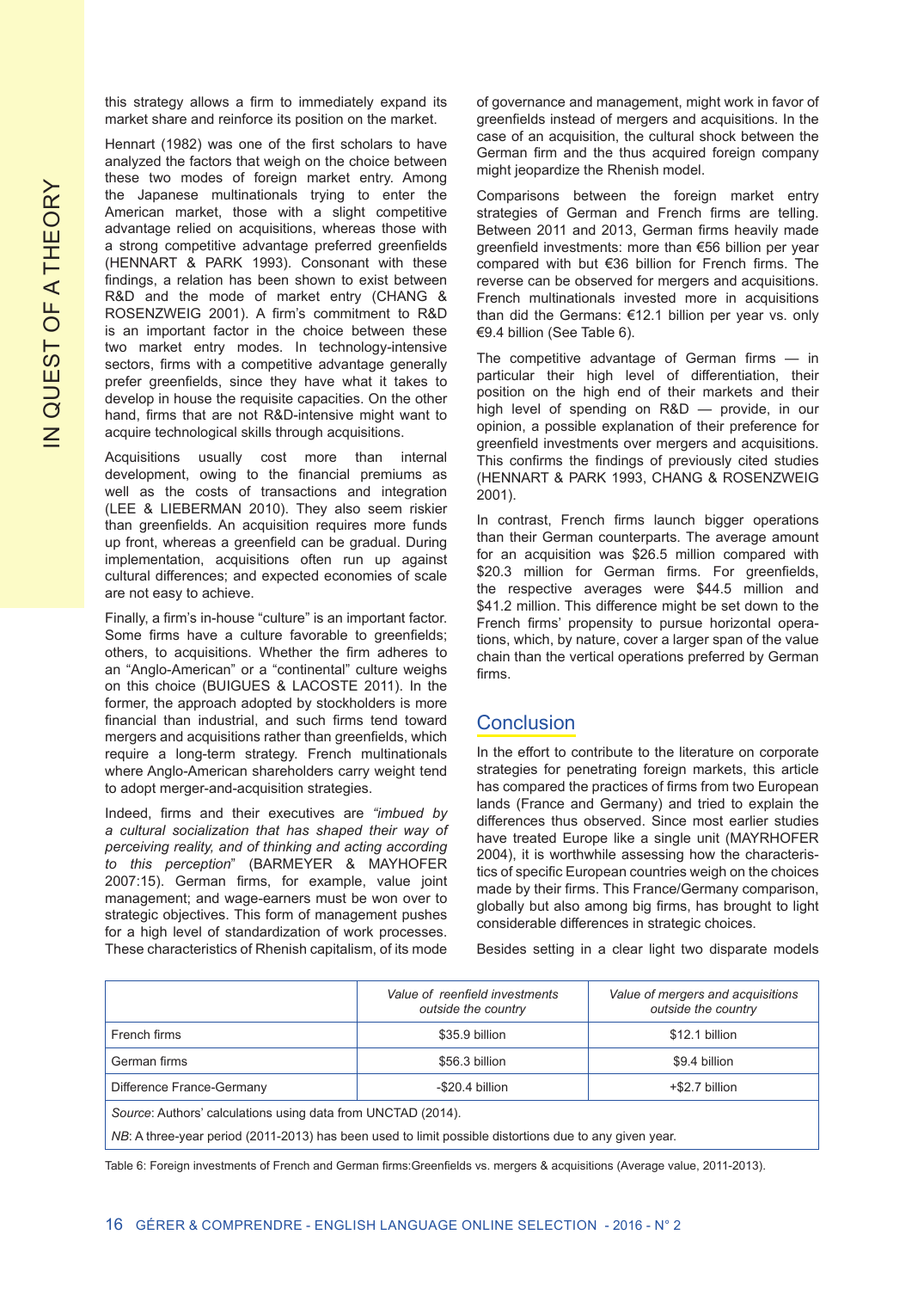of internationalization strategies, this comparative analysis of the international strategies of firms from Germany and France has mentioned explanatory factors. However the suggested explanations are, at this point, but hypotheses for further research. They await corroboration: the strong cost competitiveness of production sites in Germany compared with plants in France; the position of German multinationals at the high end of their markets; their high level of spending on R&D in comparison with French multinationals; and cultural and institutional factors. Let us review the major aspects that set these two models apart.

First of all, French firms prefer FDIs more than German firms, which tend toward exportation. France has more big multinationals than Germany, and its multinationals have gradually moved production plants outside the country. In contrast, the big German groups still give a strategic place to plants in Germany and still export massively from the homeland. Had French multinationals adopted internationalization strategies similar to the German ones, France would have improved its balance of trade. How to account for this difference in strategies? It has, we suppose, to do with the conditions of production in the homeland (the unfavorable trend in total labor costs in France compared with Germany) and, too, with the positioning of products on the market (French firms at the lower or middle range of the market compared with the upscale products of German firms). The erosion of France's balance of trade might, therefore, be mainly due to a lack of competitiveness of plants inside France, even though the performance of big French multinationals is comparable with that of their German counterparts.

Secondly, when they move operations outside the homeland, German firms rely, more than French firms, on a vertical segmentation of the value chain. They keep creative activities (*e.g.*, their massive investments in R&D) and, above all, final assembly in the homeland. That is what the big German automobile firms have done. On the contrary, French multinationals prefer FDIs of a horizontal type, evidence of this being the importation into France (to satisfy domestic demand) of the vehicles made by Renault in Romania, Turkey or Spain. These differences in international strategies fit into global strategies that also differ. Made-in-Germany is still a reference mark, both qualitatively (brand imagery, objective quality) and quantitatively (the volume of exports stimulated by the location of plants in Germany). This accounts for the German firms' determination to not choose horizontal FDIs but to take advantage of international differences in the cost or quality of labor so as to produce intermediate parts and products abroad.

Finally, German multinationals, much more than their French counterparts, make foreign investments through internal growth (greenfields). This enables them to control production abroad better than in the case of FDIs made through external growth (acquisitions). In contrast, French multinationals are, more than their German counterparts, tempted by acquisitions when they want to enter a foreign market. Once again, a possible explanation is the strategic advantage held by German multinationals in spending on R&D and innovation.

Consequently, French and German firms pursue different models of internationalization. This article does not claim to present an exhaustive list of the explanatory factors, nor to establish a direct relation between these two models of internationalization strategies and economic performance. It is yet to be proven whether these differences stem from domestic conditions (the costs of labor or capital, the institutional and cultural environments) or from the general strategic position. Although average profitability is lower for French than German firms, this is not so for the French and German multinationals in the UNCTAD sample. In 2012, the margin in relation to sales was 5.6% for these French multinationals vs. 3.9% for the German ones.

Beyond its input to theory-building in the academic literature, this article shows that managers must, when analyzing competition or drafting a strategy, better understand how a competitor's decisions are rooted in the context of his country of origin if they want to anticipate his strategic movements.

This research has limitations that should be pointed out. First of all, it focuses on exports and foreign investments, and thus overlooks more cooperative forms of development (franchises, alliances, etc.). In effect, data on these entry modes are not available at the country level. Secondly, the use of global data does not enable us to eliminate the hypothesis that specialization by sector in the two countries under study has affected the choices made — even though the sectoral distribution of the French and German multinationals ranked among the top 100 by UNCTAD is comparable. All the German firms and 60% of the French firms come from five branches of the economy: the automobile industry; energy and utilities; telecommunications; electric and electronic products; and the chemical and pharmaceutical industry. Finally, although possibilities for explaining national characteristics have been suggested herein, they do not take into account all dimensions of each nation's context. Nor do they allow us to build a model of how these dimensions are related to the choices made. It would be worthwhile brining national, cultural factors into the proposed model; model-builing, though complicated, is an important line of inquiry for further research.

### **References**

BARMEYER (C.) & MAYRHOFER (U.), "Culture et relations de pouvoir: Une analyse longitudinale du groupe EADS", *Gérer et comprendre*, 88, pp. 4-20, 2007. www.annales.org/gc/2007/gc88-06-07/barmeyer.pdf

BUIGUES (P.A.) & LACOSTE (D.), *Stratégies d'internationalisation des entreprises: menaces et opportunités* (Brussels, BE: De Boeck, 2011).

BUIGUES (P.), LACOSTE (D.) & SAIAS (M.), "Les déterminants des stratégies internationales des constructeurs automobiles européens: exportation ou investissements directs à l'étranger?", *Gérer et*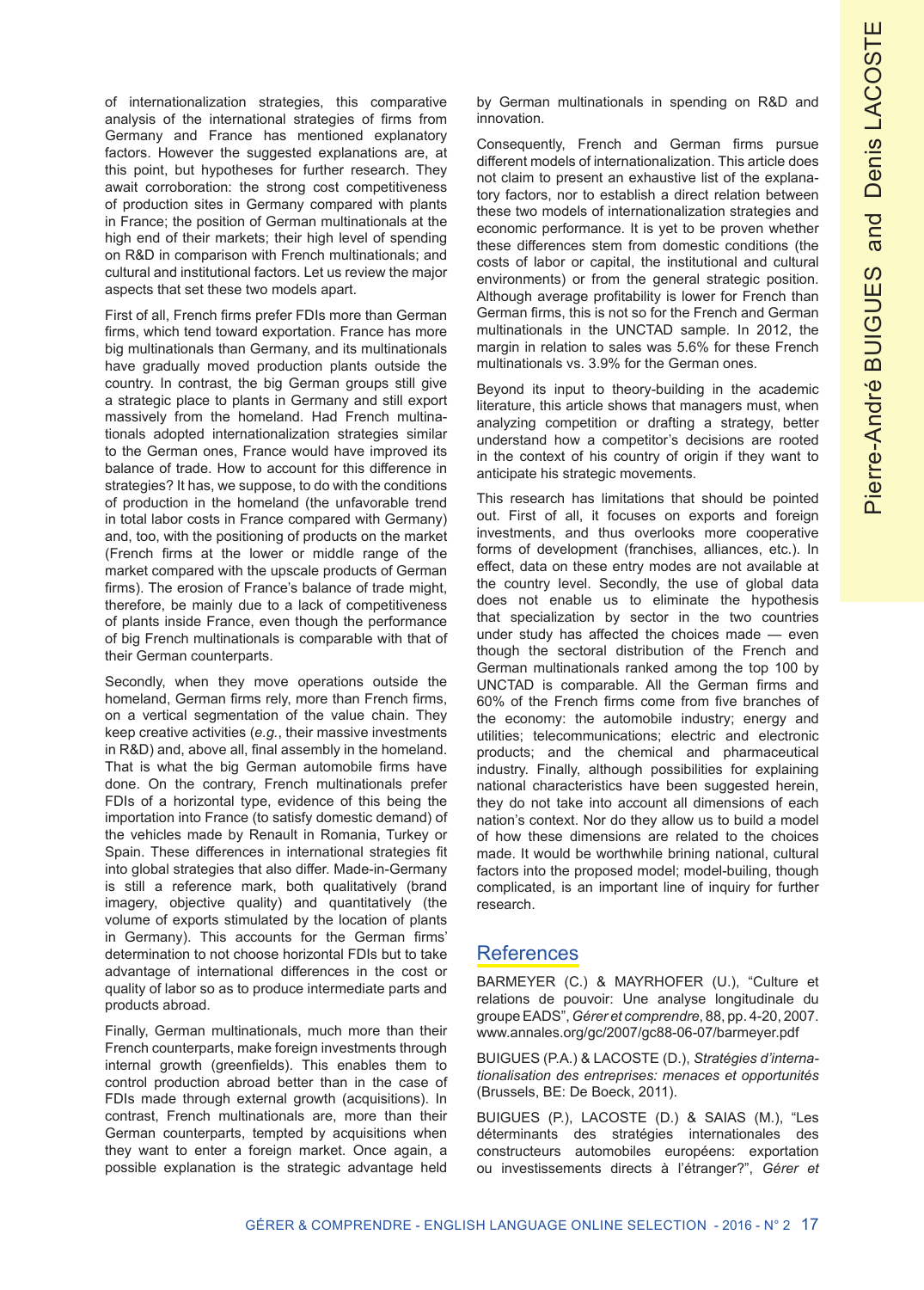#### *Comprendre*, 119, pp. 62-72, 2015.

CHANG (S.J.) & ROSENZWEIG (P.M.), "The choice of entry mode in sequential foreign direct investment", *Strategic Management Journal*, 22(8), pp. 747-776, 2001.

COHEN (E.) & BUIGUES (P.A.), *Le Décrochage industriel* (Paris: Fayard, 2014).

COLOVIC (A.) & MAYRHOFER (U.), "Les stratégies de localisation des firmes multinationales: une analyse du secteur automobile", *Revue française de gestion*, 104, pp. 151-165, 2008.

COLOVIC (A.) & MAYRHOFER (U.), "La reconfiguration de l'espace mondial et les stratégies de localisation des firmes multinationales", *Management international*, 16(1), pp. 11-19, 2011.

DANIEL (L.) & PICO (L.), "Vers une stratégie de réindustrialisation?" in the special issue *Réindustrialiser la France?* of *Sociétal*, 76, pp. 51-61, 2012.

Direction Générale du Trésor et de la Politique Économique, "L'appareil exportateur français: une réalité plurielle", *Trésor-Eco*, 54, 8 pages, 2009a.

Direction Générale du Trésor et de la Politique Économique, "Spécialisations à l'exportation de la France et de l'Allemagne: similitude ou divergence?", *Trésor-Eco*, 68, 8 pages, 2009b.

Direction Générale des Douanes et des Droits Indirects, "Des stratégies automobiles différentes en France et en Allemagne", *Le Chiffre du commerce extérieur*, 30, April, 2012.

DUNNING (J.H.), *Explaining International Production* (London: Unwin Hyman, 1988).

ELANGO (B.) & SETHI (S.P.), "An exploration of the relationship between country of origin (COE) and the internationalization-performance paradigm", *Management International Review*, 47, pp. 369-392, 2007.

EUROPEAN COMMISSION, "Statistical annex to European economy", Autumn, 2014.

GRANT (R.M.), JAMMINE (A.P.) & THOMAS (H.), "Diversity, diversification, and profitability among British manufacturing companies, 1972-84", *Academy of Management Journal*, 31(4), pp. 771-801, 1988.

HEAD (K.) & RIES (J.), "Overseas investment and firm exports", *Review of International Economics*, 9(1), pp. 108-122 , 2001.

HENNART (J.F.), *A Theory of Multinational Enterprise* (Ann Arbor, MI: University of Michigan Press, 1982).

HENNART (J.F.) & PARK (Y.R.), "Greenfield vs. acquisition: The strategy of Japanese investors in the United States", *Management Science*, 39(9), 1993, pp. 1054-1070.

JOHANSON (J.) & VAHLNE (J.E.), "The

internationalization process of the firm: A model of knowledge development and increasing foreign market commitment", *Journal of International Business Studies*, 8, pp. 23-32, 1977.

KINKEL (S.) & MALOCA (S.), "Localisations industrielles: les entreprises redécouvrent les vertus du 'made in Germany'", *Regards sur l'économie allemande*, 95, pp. 5-14, 2010.

KOGUT (B.) & ZANDER (U.), "Knowledge of the firm and the evolutionary theory of the multinational corporation", *Journal of International Business Studies*, 24, pp. 625-645, 1993.

KRUGMAN (P.), "Increasing returns and economic geography", *Journal of Political Economy*, 99, pp. 483-499, 1991.

LA PORTA (R.), LOPEZ de SILANES (F.), SHLEIFER (A.) & VISHNY (R.W.), "Law and finance", *Journal of Political Economy*, 106, pp. 1113-1154, 1998.

LEE (G.K.) & LIEBERMAN (M.B.), "Acquisition vs. internal development as modes of market entry", *Strategic Management Journal*, 31, pp. 140-158, 2010. https://papers.ssrn.com/sol3/papers.cfm?abstract\_ id=1921434&rec=1&srcabs=473721&alg=7&pos=3

LEMAIRE (J.P.), *Stratégies d'internationalisation* (Paris: Dunod, 2013).

LI (J.) & YUE (D.R.), "Market size, legal institutions, and international diversification strategies: Implications for the performance of multinational firms", *Management International Review*, 48(6), pp. 667-688, 2008.

LU (J.W.) & BEAMISH (P.W.), "The internationalization and performance of SMEs", *Strategic Management Journal*, 22(6-7), pp. 565-586, 2001.

MARKUSEN (J.R.) & VENABLES (A.J.), "Multinational firms and the new trade theory", *Journal of International Economics*, 46(2), pp. 183-203, 1998.

MAYRHOFER (U.), "International market entry: Does the home country affect entry-mode decisions?", *Journal of International Marketing*, 12(4), pp. 71-96, 2004.

MEIER (O.) & MESCHI (P.X.), "Approche intégrée ou partielle de l'internationalisation des firmes: les modèles Uppsala (1997 et 2009) face à l'approche 'International New Ventures' et aux théories de la firme", *Management international*, 15(1), pp. 11-18 , 2010.

MINISTÈRE DE L'ÉCONOMIE ET DES FINANCES, "Les importations de biens intermédiaires, facteur de compétititivé?", *Études et Éclairages*, 33, July 2012. Available at lekiosque.finances.gouv.fr/fichiers/Etudes/ tableaux/EE\_33.pdf

MITTELSTAEDT (J.D.), HARBEN (G.) & WARD (W.A.), "How small is too small? Firm size as a barrier to exporting from the United States", *Journal of Small Business Management*, 41(1), pp. 68-84, 2003.